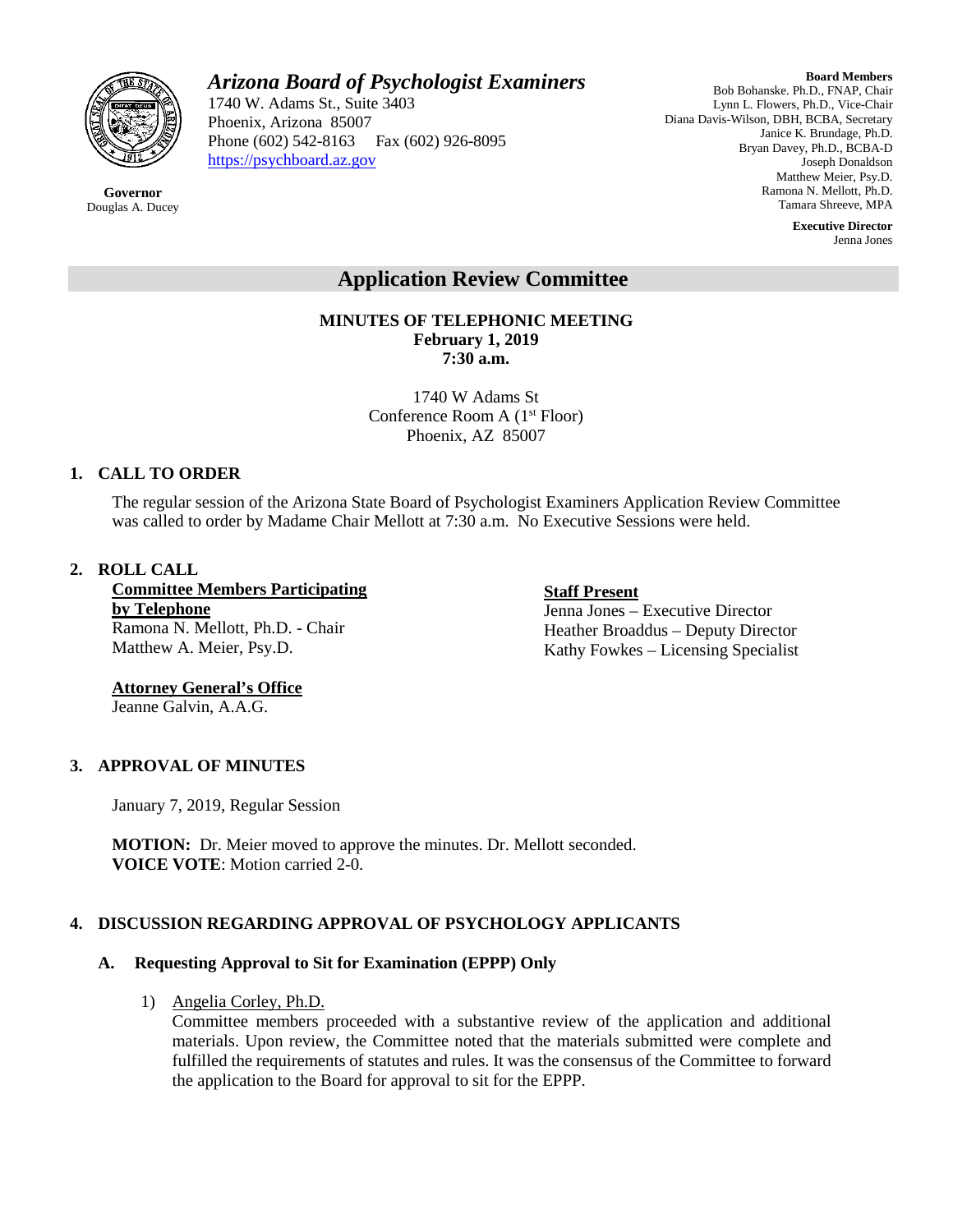## 2) Ezra Smith, Ph.D.

The Applicant was present by telephone. Committee members proceeded with a substantive review of the application and additional materials. The Applicant initially applied to sit for the EPPP and Licensure. Upon review, the Committee noted that the materials submitted were complete and fulfilled the requirements of statutes and rules to sit for EPPP only. The Committee noted that a revised verification of preinternship was not received from the Applicant's supervisor as previously requested. The Committee was willing to forward the application to the Board for approval to sit for the EPPP only at this time. However, if revised verification of the Applicant's preinternship supervised experience is received by Monday, February 4, 2019, the application may be forwarded to the Board for review. The applicant answered the Committee's questions and requested approval to sit for the EPPP only, as he did not believe the verification form could be sent in time. It was the consensus of the Committee to forward the application to the Board for approval to sit for the EPPP.

**MOTION:** Dr. Mellott moved to forward the applications of Angelia Corley, Ph.D. and Ezra Smith, Ph.D. to the Board for review and approval to sit for the EPPP. Dr. Meier seconded.

**VOICE VOTE:** The motion carried 2-0.

## **B. Requesting Approval to Sit for Examination (EPPP) and Licensure**

1) Amanda Webb, Ph.D.

Committee members proceeded with a substantive review of the application. Upon review, the Committee noted that the materials submitted were complete and fulfilled the requirements of statutes and rules, except that number of total supervised hours listed on her internship form exceeds the 40 hours per week allowed by statute. It was the consensus of the Committee to forward the application to the Board for approval to sit for the EPPP and licensure upon a passing score and payment of the pro-rated license fee, contingent upon receiving a revised internship verification form that meets requirements.

2) Brittnee May, Psy.D.

Committee members proceeded with a substantive review of the application and additional materials. Upon review, the Committee noted that the materials submitted were complete and fulfilled the requirements of statutes and rules. It was the consensus of the Committee to forward the application to the Board for approval to sit for the EPPP and licensure upon a passing score and payment of the pro-rated license fee.

3) Ernesto Reza, Psy.D.

Committee members proceeded with a substantive review of the application. Upon review, the Committee noted that the Applicant's study plan did not indicate what he did before to study for the exam, and what he will be doing differently. The Committee also would like to see dates for when he intends to implement his plan. Additionally, in reviewing the Supervised Experience list in the application, the Committee expressed concern that the Applicant may be using the title of Psychologist inappropriately, since he does not currently hold a license. It was the consensus of the Committee to request additional information from the Applicant.

4) Ezra Smith, Ph.D.

Please see Item 4-A-2 for discussion and recommendation.

5) Kelle Watson-English, Psy.D.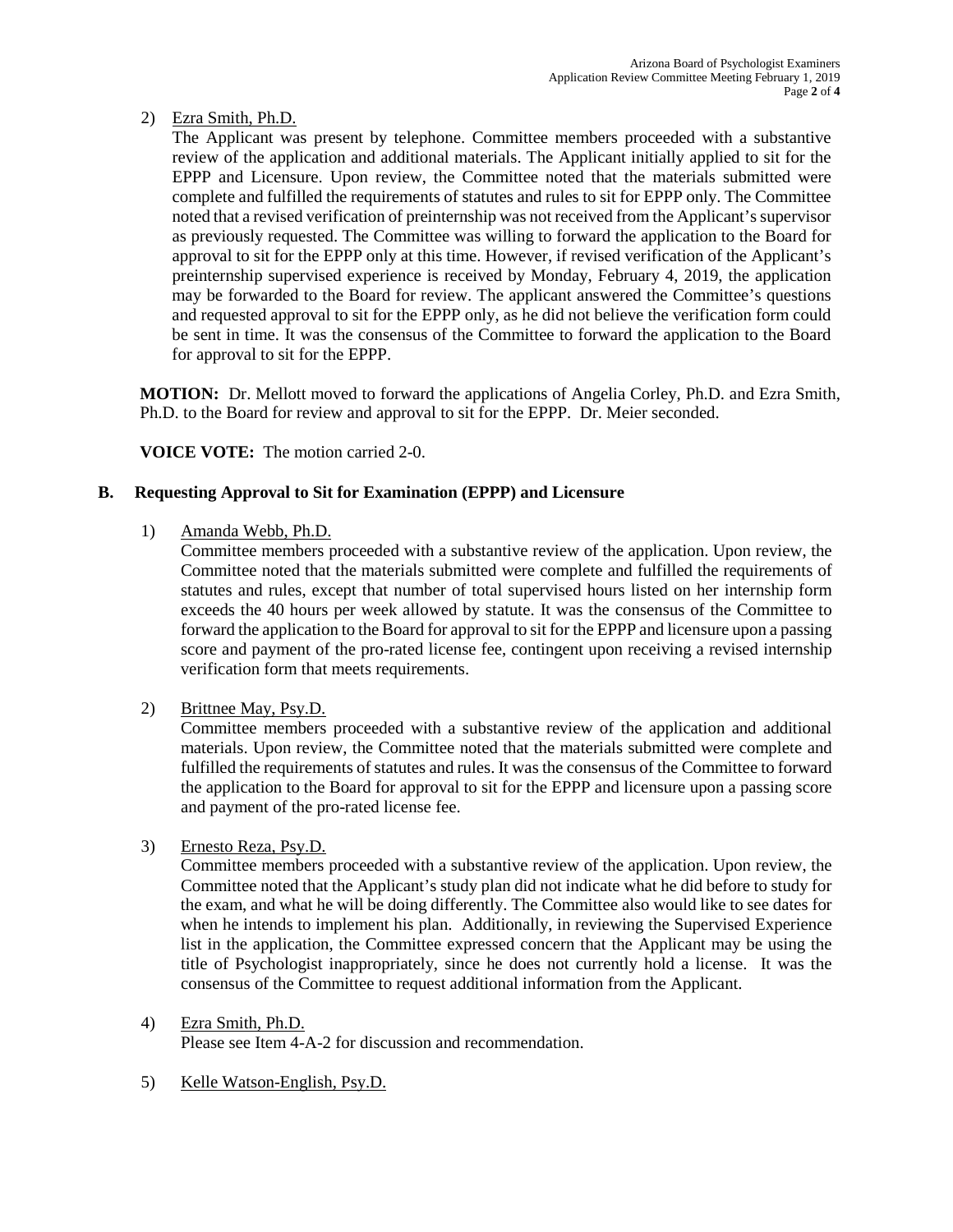Committee members proceeded with a substantive review of the re-application. Upon review, the Committee noted that the materials submitted were complete and fulfilled the requirements of statutes and rules. It was the consensus of the Committee to forward the re-application to the Board for approval to sit for the EPPP and licensure upon a passing score and payment of the pro-rated license fee.

6) Marilyn Wiley, Ph.D.

Committee members proceeded with a substantive review of the re-application. Upon review, the Committee noted that the materials submitted were complete and fulfilled the requirements of statutes and rules. It was the consensus of the Committee to forward the re-application to the Board for approval to sit for the EPPP and licensure upon a passing score and payment of the pro-rated license fee.

**MOTION**: Dr. Mellott moved to forward the applications of Brittnee May, Psy.D., Kelle Watson-English, Psy.D. and Marilyn Wiley, Ph.D. to the Board for approval to sit for the EPPP and licensure upon a passing score and payment of the prorated license fee; to forward the application of Amanda Webb, Ph.D., for approval to sit for the EPPP and licensure upon a passing score and payment of the prorated license fee contingent on receiving a revised internship verification, and to request additional information as discussed for the application of Ernesto Reza, Psy.D. Dr. Meier seconded.

**VOICE VOTE**: The motion carried 2-0.

## **C. Requesting Approval for Licensure by Waiver**

1) Evelyn Sikora, Psy.D.

Committee members proceeded with a substantive review of the application. Upon review, the Committee noted that the materials submitted were complete and fulfilled the requirements of statutes and rules. It was the consensus of the Committee to forward the application to the Board for approval for licensure upon payment of the pro-rated license fee.

2) Nicholas De Los Reyes, Ph.D.

Committee members proceeded with a substantive review of the application and additional materials. Upon review, the Committee noted that the materials submitted were complete and fulfilled the requirements of statutes and rules. It was the consensus of the Committee to forward the application to the Board for approval for licensure upon payment of the pro-rated license fee.

3) Nicole Mirkin, Psy.D.

Committee members proceeded with a substantive review of the application. Upon review, the Committee noted that the materials submitted were complete and fulfilled the requirements of statutes and rules. It was the consensus of the Committee to forward the application to the Board for approval for licensure upon payment of the pro-rated license fee.

**MOTION**: Dr. Meier moved to forward the applications of Evelyn Sikora, Psy.D., Nicholas De Los Reyes, Ph.D. and Nicole Mirkin, Psy.D. to the Board for review and approval of licensure upon payment of the pro-rated license fee. Dr. Mellott seconded.

**VOICE VOTE**: Motion carried 2-0.

## **D. Requesting Approval of Postdoctoral Experience for Licensure**